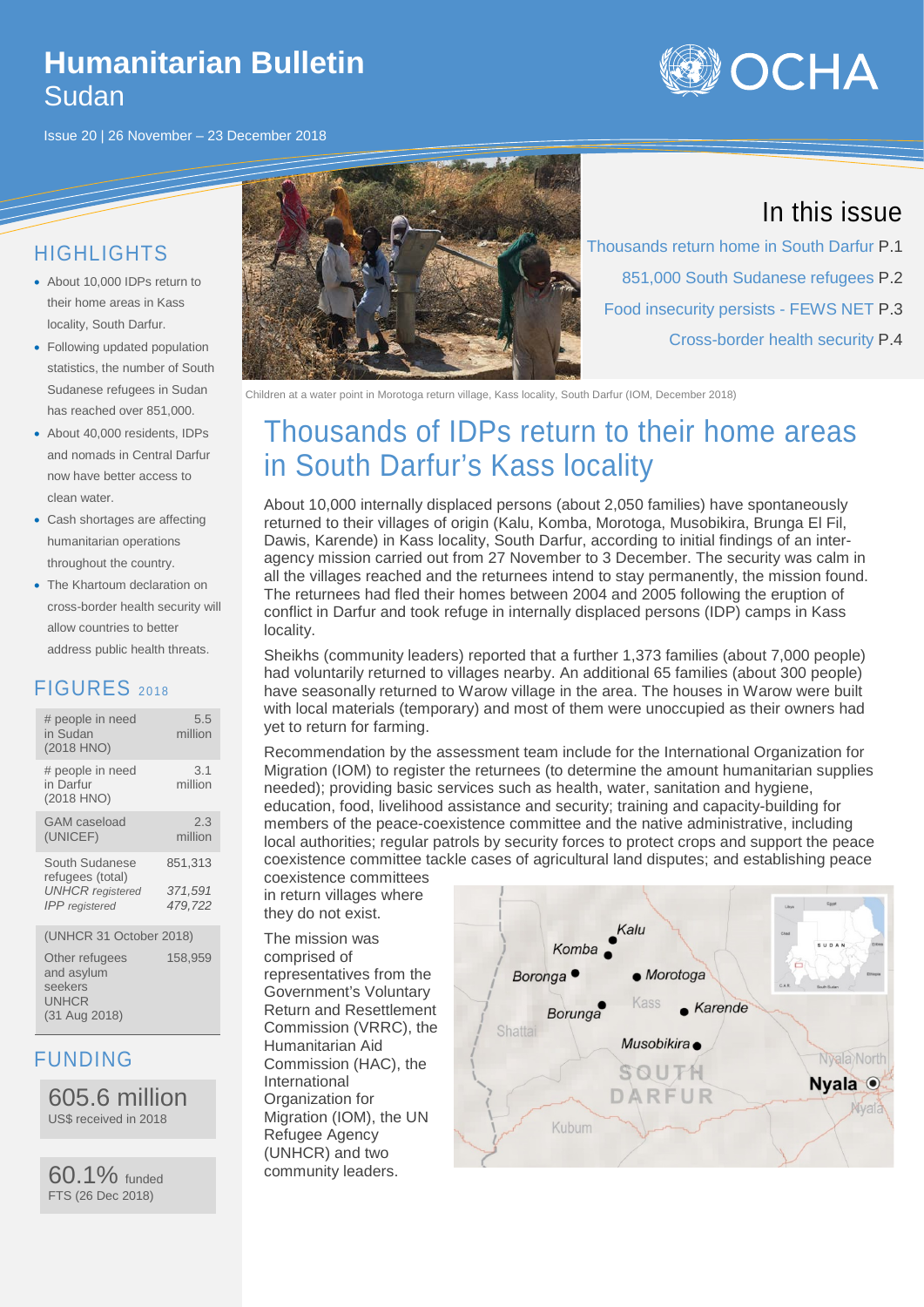## South Sudanese refugee figure revised up to 851,313 following updated population statistics

The total number of South Sudanese refugees in Sudan as of end of November 2018 stands at 851,313, according to UNHCR. This figure was revised to include additional people registered by the Immigration and Passport Police (IPP) in Gedaref, El Gezira, River Nile and Northern states, as well as additional estimates from inter-agency out-ofcamp assessments carried out in White Nile State.

In addition to the 371,591 refugees who were officially registered by UNHCR and COR, the revised total figure includes 355,434 South Sudanese refugees registered through the ongoing IPP process, as well as approximately 112,000 people identified mainly in out-ofcamp locations who have not yet been registered by IPP or by UNHCR and COR. The IPP started the process of recording South Sudanese refugees in April 2018 in order to provide them with foreigner identification numbers and refugee ID cards.

As of end November 2018, 45 per cent of reported South Sudanese refugees have been registered by UNHCR and COR, which is usually a prerequisite for accessing refugee assistance services. There are plans to accelerate the UNHCR and COR registration process in 2019 to ensure that refugees have access to protection—including documentation—as well as other basic services and material assistance needed.

#### **Scale up of health and hygiene assistance in South Kordofan**

Save the Children International (SCI) began the construction of a new health centre in Qurayd in Abu Jubaiha locality (South Kordofan), which will provide primary health care services for over 5,000 refugees and people from the host community.

In El Leri locality, UNHCR provided a two-month supply of medicine to the health centre at Dar Batti settlement to support the health needs of over 6,000 refugees and people from the host community who regularly access the centre. In addition, Care International Switzerland (CIS) is supporting the scale up of hygiene interventions for refugees in the locality, including the distribution of a three-month supply of soap for over 9,600 refugees. CIS also distributed personal hygiene kits (PHKs)—enough to cover three months—to over 2,700 refugee women and girls in the area. An additional 4,000 PHK kits will be distributed to refugee women and girls in El Leri throughout 2019.

#### **Improving access to water for refugees in Beliel camp in South Darfur**

Norwegian Church Aid (NCA) has completed the construction of a new water yard for the refugee settlement at Beilel IDP camp where 4,560 South Sudanese refugees are currently living, improving refugees' access to safe water from 7 litres per person per day to 11 litres. NCA has also begun the construction of an additional water yard with the aim to increase water access to 20 litres per person per day. Both refugees and IDPs will have access to the water yards.

### Clean water is now a short walk away for 40,000 people

An estimated 40,000 residents, IDPs and nomads in Central Darfur's Mukjar locality now have better access to clean water following the repair of 31 hand pumps that had broken down and been left unused for the past few years, reports the International Committee of the Red Cross (ICRC). ICRC staff and volunteers of the Sudanese Red Crescent Society (SRCS) carried out the repair of these hand pumps in Mukjar town, Brindisi and surrounding villages.

One of the people who can now obtain water from these hand pumps is Sheikh Mohammed Abdeljabar. Sheikh Abdeljabar was displaced from his home in Zoowa in 2007 and has been taking refuge in Mukjar ever since. As a person with a physical disability has found it difficult to undertake the four-hour journey to and from the closest water source. At times, he spent up to one week without water.

*Following updated population statistics, the number of South Sudanese refugees in Sudan has reached over 851,000* 

*40,000 residents, IDPs and nomads in Central Darfur now have better access to clean water following the repair of 31 hand pumps*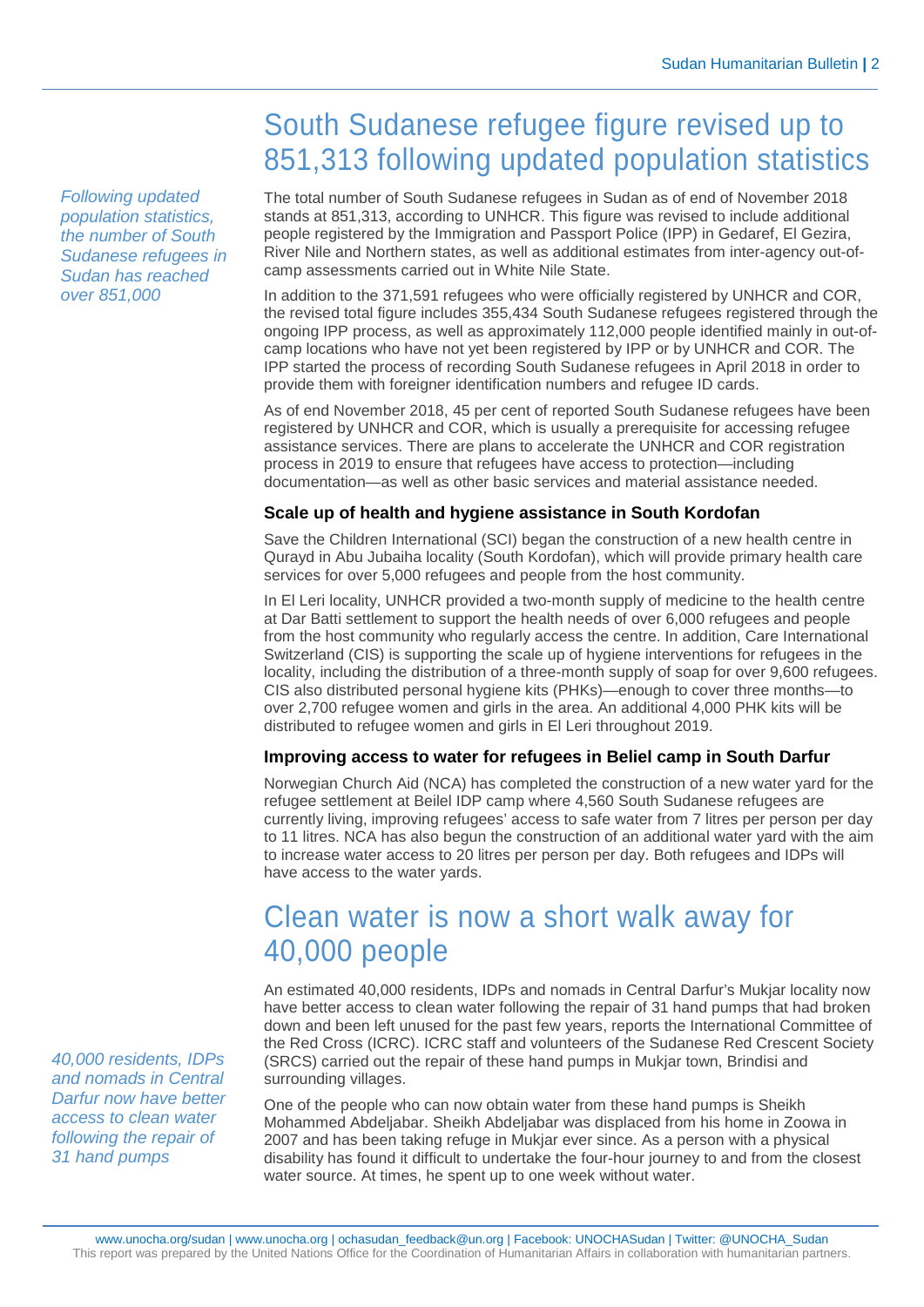"My neighbour, he has a donkey and so he was always able to go and fetch water from there. He was always gracious enough to give me one jerry can of water per week," said Abdeliabar.

One of the hand pumps repaired by the ICRC-SRCS teams was located just 50 meters from Abdeljabar's residence and now he



SRCS volunteers test a hand pump after it was successfully repaired (ICRC, 2018)

can easily get all the water he needs.

## Cash shortages are affecting humanitarian operations across the country

The shortage of local currency at banks is affecting humanitarian operations across the country. Most local banks have a limit on withdrawals, while automated teller machines (ATMs) have a withdrawal ceiling of 2,000 Sudanese pounds (about US\$42) per day.

In addition, local vendors in some states are reluctant to provide supplies to humanitarian organizations as local banks have insufficient funds to pay for them. The reluctance of vendors to provide goods and services has affected procurement and has a direct impact on beneficiaries when partners are unable to procure aid supplies from local markets. Efforts are underway to find solutions for cash shortages allowing organizations to effectively assist those in need.

## Despite average harvest, food insecurity persists – FEWS NET

As Sudan continues to face economic challenges and a shortage of hard currency, food prices have risen 150 to 200 per cent above average in December and are expected to further increase to 200 to 250 per cent during the 2019 lean season. This increase in prices will likely reduce household access to food, says FEWS NET in its latest [report.](https://reliefweb.int/sites/reliefweb.int/files/resources/Sudan%20Outlook_122018.pdf)

Rainfall from June to September was well above average and supported favourable crop yields across the country. This type of rainfall performance would typically lead to an above-average harvest, however, economic challenges over the past year have negatively impacted both the planting and harvesting of crops, says FEWS NET. During the November 2018 to February 2019 harvesting period, people's access to food will be less than in normal years, as many poor households obtain a portion of their food needs from market purchases even during the harvest. However, with below-average



www.unocha.org/sudan [| www.unocha.org](http://www.unocha.org/) | ochasudan\_feedback@un.org | Facebook: UNOCHASudan | Twitter: @UNOCHA\_Sudan This report was prepared by the United Nations Office for the Coordination of Humanitarian Affairs in collaboration with humanitarian partners.

*Cash shortages are affecting humanitarian operations throughout the country*